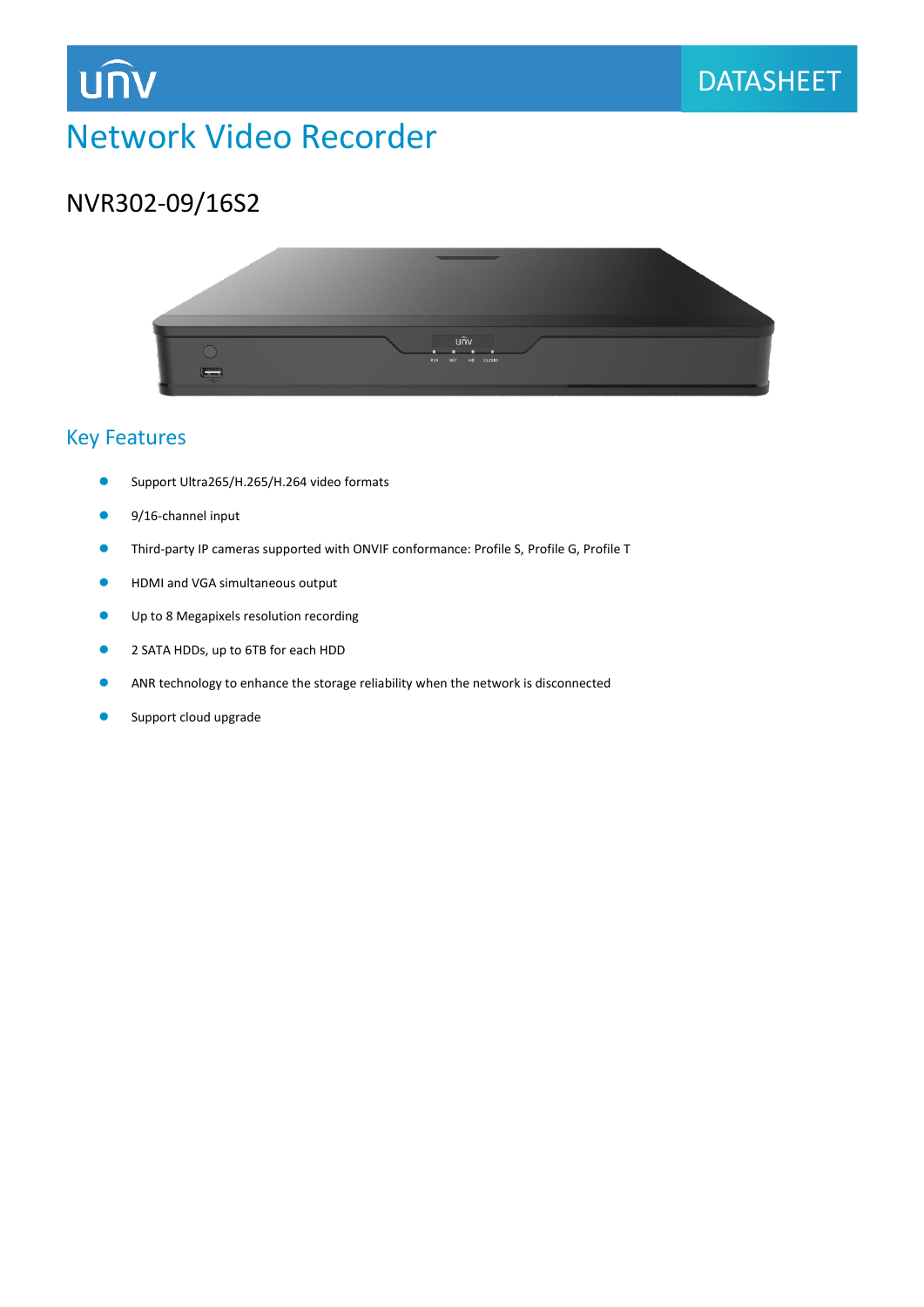# UN

## Specifications

| <b>Model</b>                | NVR302-09S2                                                                                                                                                                                       | NVR302-16S2                                                                  |
|-----------------------------|---------------------------------------------------------------------------------------------------------------------------------------------------------------------------------------------------|------------------------------------------------------------------------------|
| Video/Audio Input           |                                                                                                                                                                                                   |                                                                              |
| IP Video Input              | 9-ch                                                                                                                                                                                              | $16$ -ch                                                                     |
| Two-way Audio Input         | 1-ch, RCA                                                                                                                                                                                         |                                                                              |
| <b>Network</b>              |                                                                                                                                                                                                   |                                                                              |
| Incoming bandwidth          | 160Mbps                                                                                                                                                                                           |                                                                              |
| Outgoing bandwidth          | 64Mbps                                                                                                                                                                                            |                                                                              |
| <b>Remote Users</b>         | 128                                                                                                                                                                                               |                                                                              |
| Protocols                   | P2P, UPnP, NTP, DHCP, PPPoE                                                                                                                                                                       |                                                                              |
| Video/Audio Output          |                                                                                                                                                                                                   |                                                                              |
| HDMI/VGA Output             | HDMI:<br>4K (3840x2160)@30, 1920x1080p@60, 1920x1080p@50, 1600x1200@60, 1280x1024@60, 1280x720@60,<br>1024x768@60<br>VGA:<br>1920x1080p@60, 1920x1080p@50, 1280x1024@60, 1280x720@60, 1024x768@60 |                                                                              |
| Audio Output                | 1-ch, RCA                                                                                                                                                                                         |                                                                              |
| <b>Recording Resolution</b> | 8MP/6MP/5MP/4MP/3MP/1080p/960p/720p/D1/2CIF/CIF                                                                                                                                                   |                                                                              |
| Synchronous Playback        | $9$ -ch                                                                                                                                                                                           | $16$ -ch                                                                     |
| Corridor Mode Screen        | 3/4/5/7/9                                                                                                                                                                                         | 3/4/5/7/9/10/12/16                                                           |
| <b>Decoding</b>             |                                                                                                                                                                                                   |                                                                              |
| Decoding format             | Ultra265/H.265/H.264                                                                                                                                                                              |                                                                              |
| Live view/Playback          | 8MP/6MP/5MP/4MP/3MP/1080p/960p/720p/D1/2CIF/CIF                                                                                                                                                   |                                                                              |
| Capability                  | 2 x 4K@30, 3 x 5MP@30, 4 x 4MP@30, 5 x 3MP@30, 8 x<br>1080p@30, 9 x 1080p@25                                                                                                                      | 2 x 4K@30, 3 x 5MP@30, 4 x 4MP@30, 5 x<br>3MP@30, 8 x 1080p@30, 16 x 720p@30 |
| <b>Hard Disk</b>            |                                                                                                                                                                                                   |                                                                              |
| SATA                        | 2 SATA interfaces                                                                                                                                                                                 |                                                                              |
| Capacity                    | up to 6TB for each disk                                                                                                                                                                           |                                                                              |
| <b>External Interface</b>   |                                                                                                                                                                                                   |                                                                              |
| Network Interface           | 2 RJ-45 10M/100M/1000M self-adaptive Ethernet Interface                                                                                                                                           |                                                                              |
| USB Interface               | Rear panel: 1 x USB2.0, 1 x USB3.0 Front panel: 1 x USB2.0                                                                                                                                        |                                                                              |
| General                     |                                                                                                                                                                                                   |                                                                              |
| Power Supply                | 12V DC<br>Power Consumption: ≤ 15 W (without HDD)                                                                                                                                                 |                                                                              |
| <b>Working Environment</b>  | -10°C~+ 55°C (+14°F~+131°F), Humidity ≤ 90% RH (non-condensing)                                                                                                                                   |                                                                              |
| Dimensions (W×D×H)          | 380mm × 315mm × 53mm (15.0" × 12.4" × 2.1")                                                                                                                                                       |                                                                              |
| Weight (without HDD)        | ≤ 0.98Kg $(2.16lb)$                                                                                                                                                                               |                                                                              |